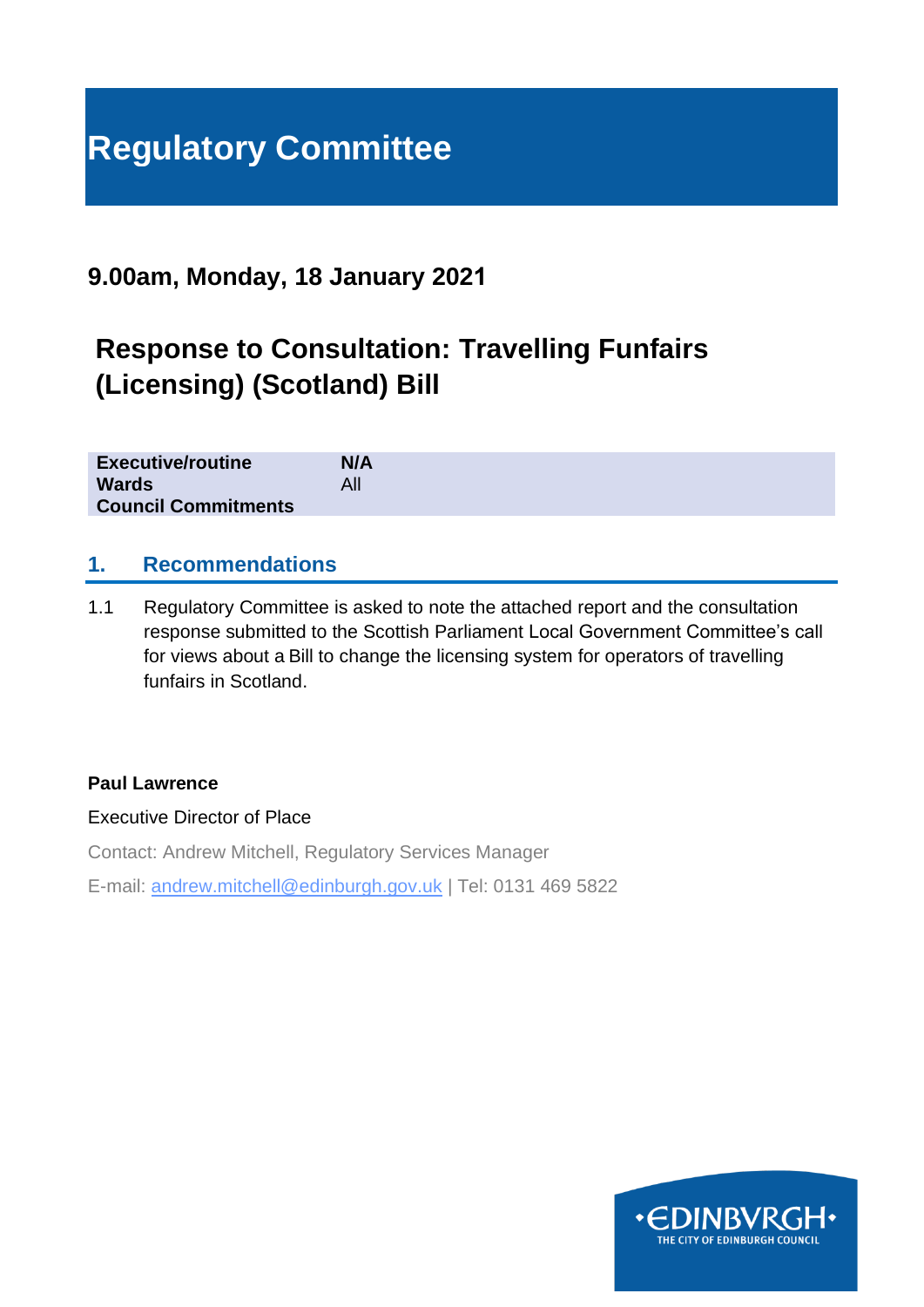**Report**

# **Response to Consultation: Travelling Funfairs (Licensing) (Scotland) Bill**

# **2. Executive Summary**

2.1 This report informs the Committee of a response made to the Scottish Parliament's Local Government Committee's call for views about a Bill to change the licensing system for operators of travelling funfairs in Scotland. The Bill aims to make the system quicker, simpler, cheaper and more uniform across council areas. The Council's response was submitted after consultation with the Convener and Vice Convener, as the response date arose between Committee meetings. Members of the Committee were also given an opportunity to provide comments prior to the draft response being agreed.

### **3. Background**

3.1 The call for views came from a Private Members Bill, lodged with the Scottish Parliament, which seeks to change the legislation for travelling funfairs after these issues were considered by the Local Government and Communities Committee of the Scottish Parliament.

## **4. Main report**

- 4.1 The Travelling Funfairs (Licensing) (Scotland) Bill seeks to remove travelling funfairs from the scope of licensing under the Civic Government (Scotland) Act 1982 ('the 1982 Act') and to create a new licensing system for these businesses.
- 4.2 The Bill would require decisions on licence applications to be made within 21 days, reduces the reasons for which the Council could refuse a licence and sets a level of fee which is significantly lower than what most licensing authorities currently charge under the 1982 Act.
- 4.3 On 20 October 2020 the Council received a call for views on the Bill. As the deadline for submission of responses fell between Committee meetings the Council's response was submitted after consultation with the Convener and Vice Convener.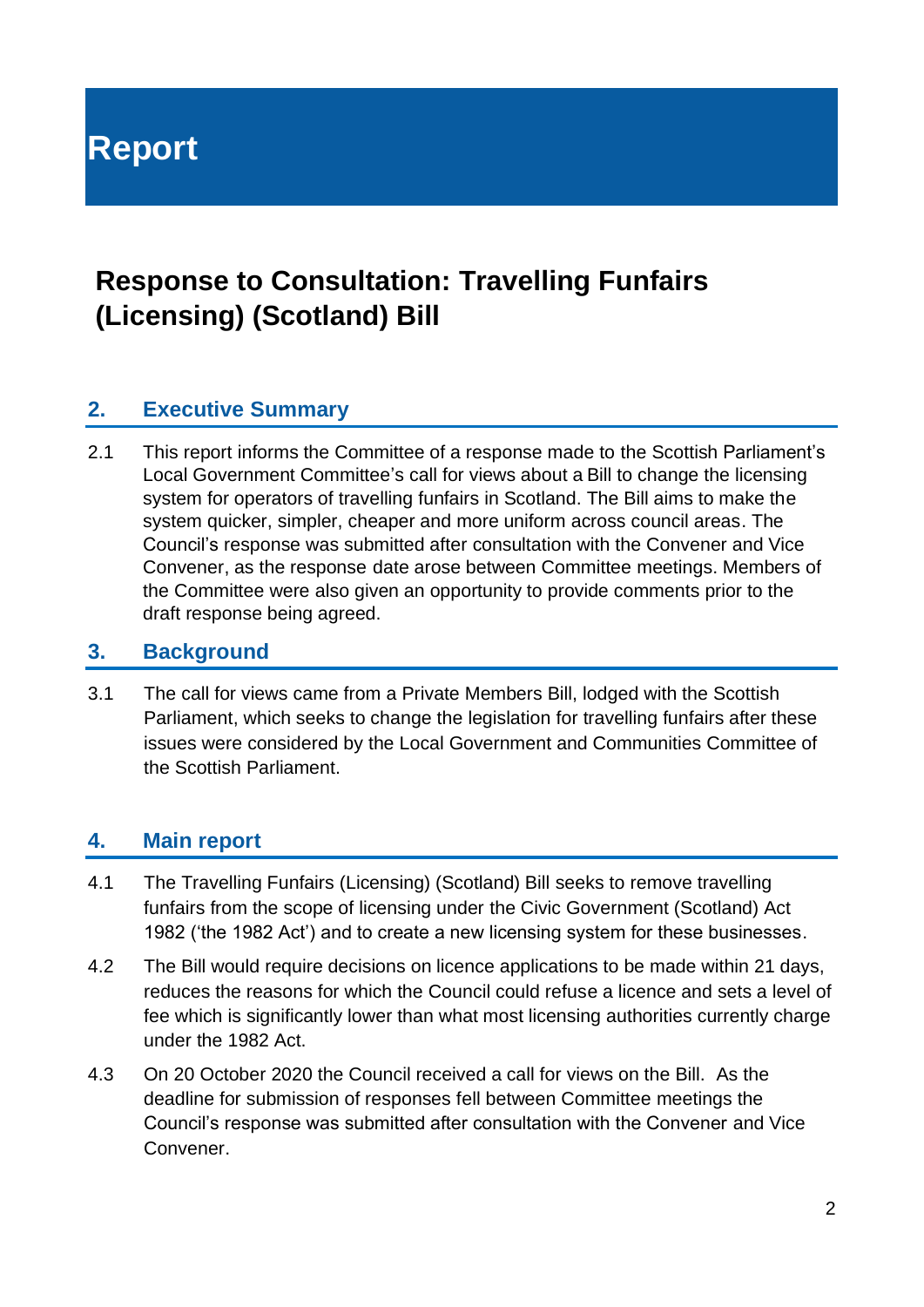4.4 Prior to submission, a draft was circulated to all members of the Committee and comments received were incorporated.

# **5. Next Steps**

5.1 The response has been submitted and the Local Government Committee will decide whether to progress the Bill beyond stage 1.

# **6. Financial impact**

6.1 None at present. If passed in its current form there would be some loss of licensing income to the Council.

# **7. Stakeholder/Community Impact**

7.1 Stakeholders and community groups were able to respond to the consultation directly.

# **8. Background reading/external references**

8.1 None

# **9. Appendices**

9.1 Appendix 1 - Response to Scottish Government call for views on the Travelling Funfairs (Licensing) (Scotland) Bill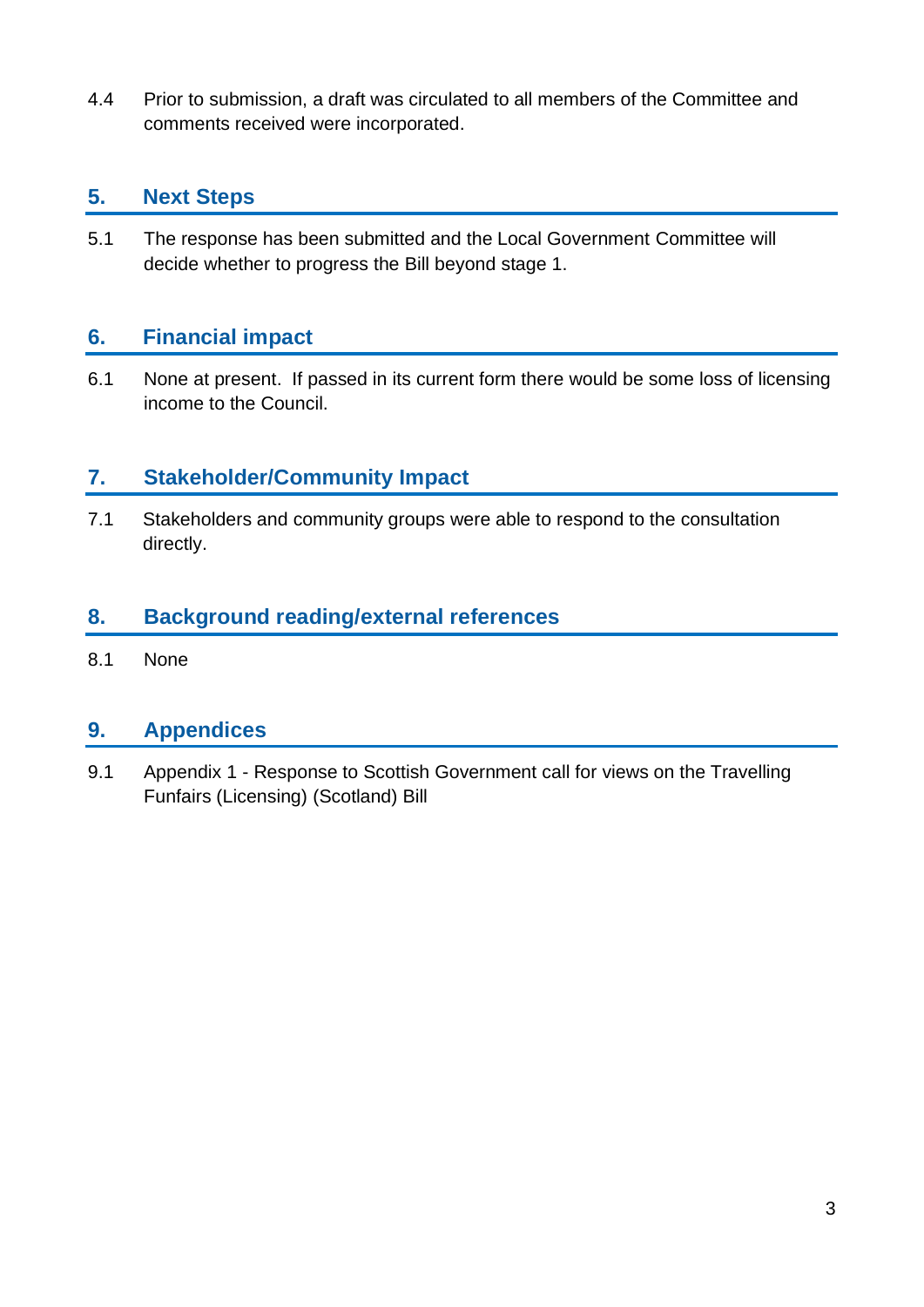#### **Appendix 1 – City of Edinburgh Council Response to Scottish Government call for views on the Travelling Funfairs (Licensing) (Scotland) Bill**

*Please note that the sections marked in red below are the points on which specific responses were asked for*.

#### **1. The main aim of the Bill is to make the licensing system for travelling funfairs less restrictive and less expensive for applicants. Do you agree with this aim? Do you agree that the Bill will achieve this aim?**

*A key way in which the Bill seeks to achieve this overall aim is to create a uniform approach, meaning that councils must all follow the same rules. (The current law allows councils to take different approaches to licensing travelling funfairs.) In answering question 1, you may wish to express a view on whether you agree that this is the best approach or that it is necessary to achieve the aims of the Bill.*

The Civic Government (Scotland) Act 1982 was designed to allow Local Authorities to licence and regulate certain activities taking cognisance of:

- the preservation of public order and safety; and
- the prevention crime.

The 1982 Act allows for local discretion and accountability and provides a number of safeguards for local communities.

Whilst it might be desirable to introduce a system that is less restrictive and less expensive for applicants, the cost to the council will be dependent on the size and location of a travelling funfair and this will dictate the level of planning and local engagement with communities.

A uniform approach will potentially remove the current safeguards and prevent the Local Authority from addressing local issues and accountability that are built into the 1982 Act.

The current system allows the local authority to look at individual applications on a case by case basis and on the merits of the application.

The desire to lift certain items out of the 1982 Act and then create ad hoc licenses undermines the basic fundamentals and principles of the 1982 Act and is not helped if categories are lifted out of the "parent" act and licensed in a new way.

The Council has previously expressed a view to your predecessor committee that whilst the 1982 should be reviewed the piecemeal amendment of licensing laws is unhelpful in absence of a review. It is accepted that there is a complexity to the 1982 Act, and it could well benefit from a wider review to streamline processes and simply the language but that has to be off set against the need to ensure public safety and community engagement.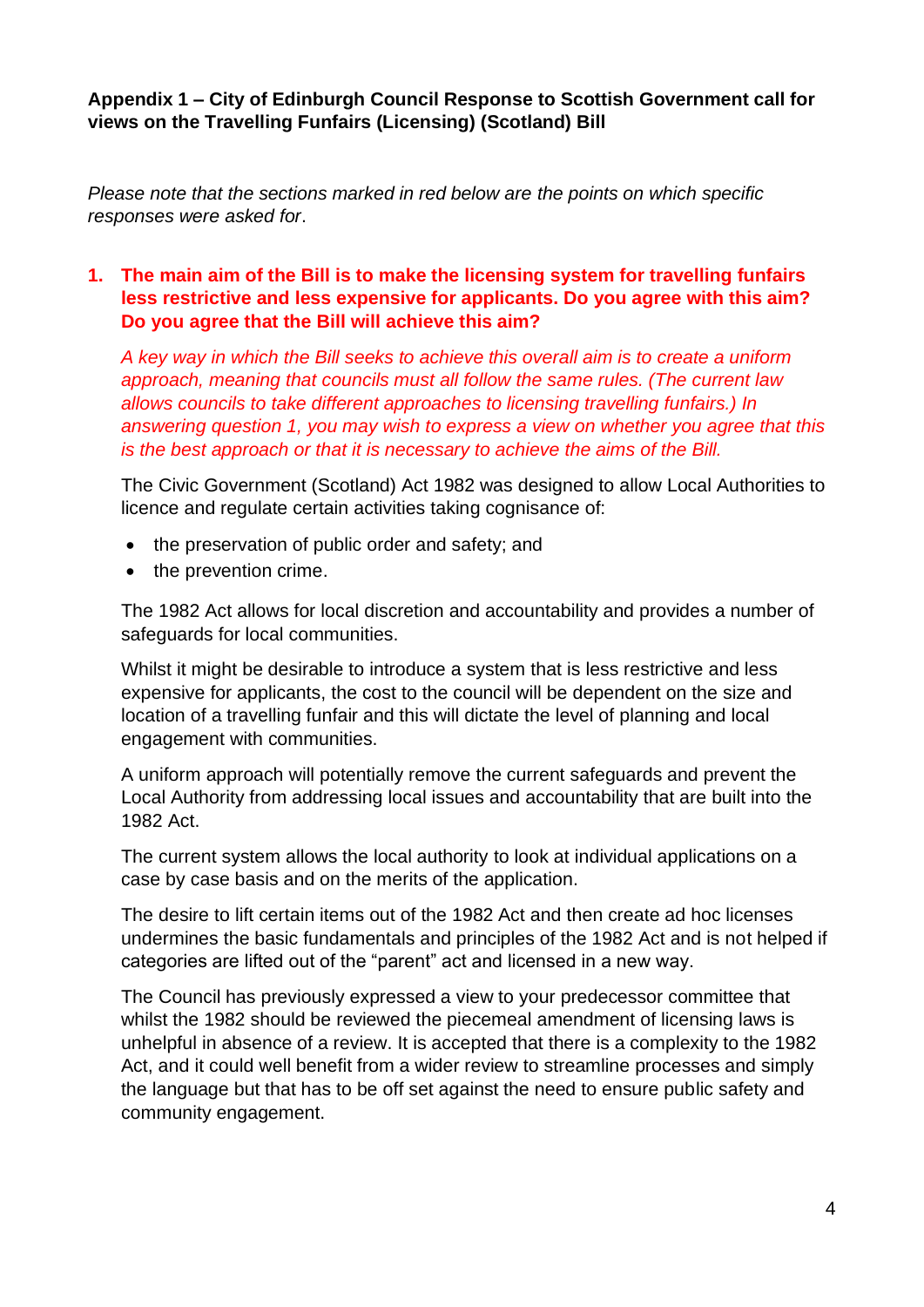**2. Section 1 of the Bill sets out a definition of "travelling fairground". Amongst other things, this provides that it cannot go on in one location for more than 6 weeks. (If the plan is for it to go on for longer than this, the current licensing law will apply.) Do you think the definition used in section 1 is a good one?**

The definition provided for in Section 1 makes reference "to a funfair being a number of structures and other equipment designed and operated to provide public entertainment, amusement or leisure activity." What constitutes "a number of", would this apply in the case of two or more structures etc. which is not uncommon in relation to events being run in the City of Edinburgh. In addition, what is proposed in relation to individual funfair rides or structures, does this mean that Local Authorities would be required to operate both the 1982 Act and the proposed Bill if so, this is likely to create confusion rather than providing greater clarity.

The City of Edinburgh Council currently require travelling Funfairs to apply for temporary Public Entertainment Licence and have restricted the grant of such a licence to 28 days. Whilst it is possible to apply for a successive licence this enables the Local Authority to control the period of time over which an event can take place and reduce the impact on local communities. The City of Edinburgh Council are currently consulting on our Public Space Management Plan and the impact Hospitality and Tourism has on local communities and businesses.

#### **3. The Bill imposes a flat fee of £50 for a license application. This may be increased but only in line with "changes in the value of money" (section 5(2)(d) and (6)) In the vast majority of cases, this will be less than applicants are paying under the current law. Do you agree with this?**

A flat fee of £50 would not cover the current administrative cost of producing a licence nor would it cover any of the associated planning and inspections costs associated with events of this nature.

Any fee should be linked to the costs associated with the production of a licence and a full costing exercise should be carried out to ensure that this is achieved.

Key provisions concerning a council's decision-making role are that—

The council must decide on an application within 21 days, otherwise it will be granted by default,

It must allow a validly made application unless (a) the applicant is not a "fit and proper person" or (b) there are safety or health concerns about the funfair that would not be reasonably mitigated by attaching conditions to the licence,

It may grant a licence subject to conditions (section 11 lists the type of conditions that may be imposed),

It can only revoke a licence if (a) it becomes aware of a fact not previously shared that would have led it to decide the application differently or (b) if a condition or other provision of the licence is not met.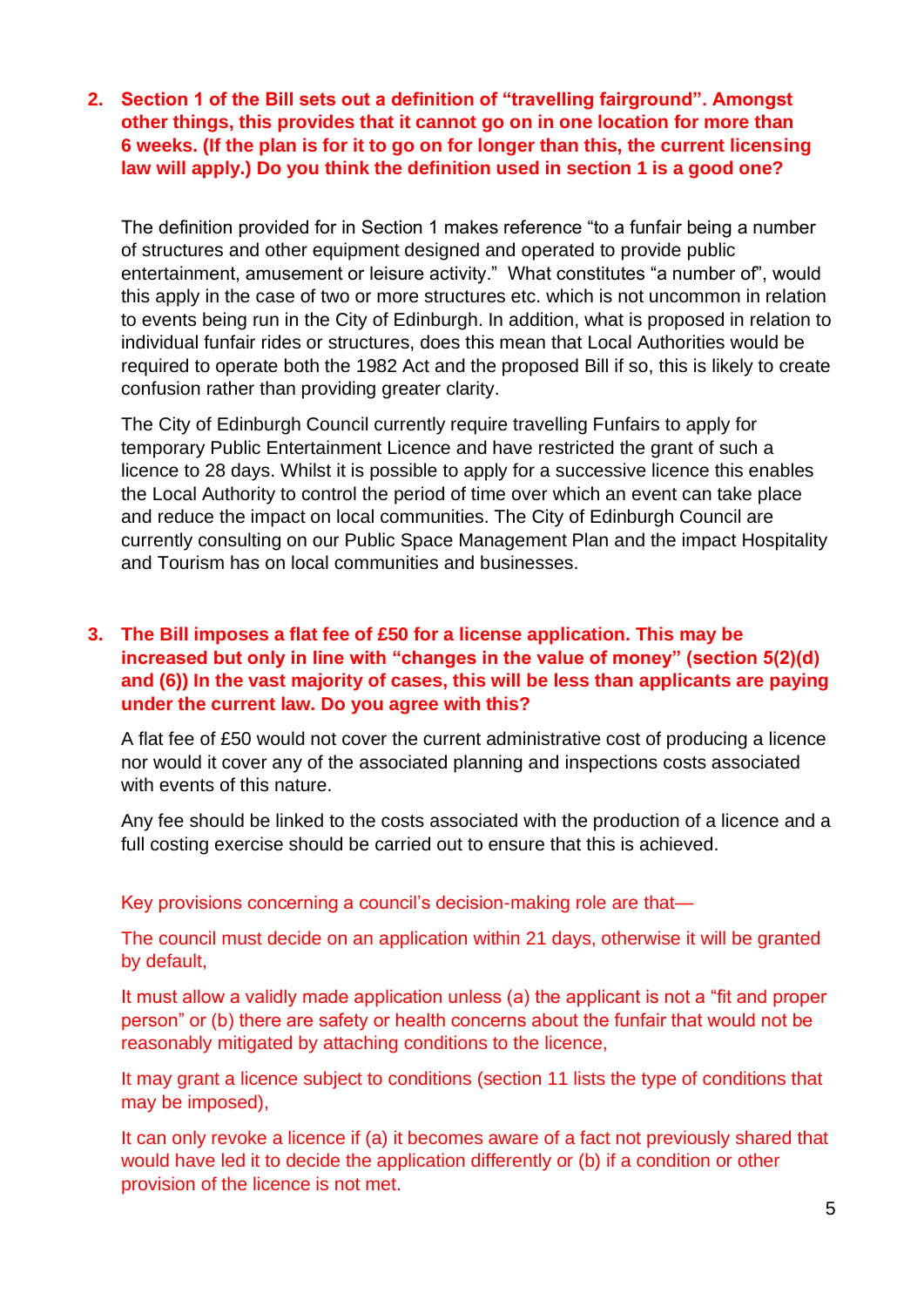#### **4. Are you satisfied that these provisions give councils the right level of control and choice over the licensing process?**

The ground to refuse an application are limited and would prevent a Local Authority from refusing an application based on detriment or disruption to the local community or on the suitability of the location.

The proposed time frame of 21 days is an unrealistic period of time to allow the council to carry out any form of due diligence, conduct any enquiries or carryout any form of consultation it thinks appropriate prior to the grant of a licence.

Also, of concern is the "grant by default" proposal whilst linked to the requirement to have submit a valid application, it is not clear what if any steps can be taken if a valid application is not received. Nor does it provide an option to extend an application period if as is often the case additional information is required in support of an application.

In relation to the information required for a valid application it is the City of Edinburgh Council's experience that not all of the criteria listed will be available or submitted at time of an application, but it should be.

5. **We welcome views on any other aspect of the licensing system set out in the Bill that you consider important, for example, provisions on—**

What persons a council must consult before deciding any application (the Bill mentions two: the police, and the fire and rescue service),

The matters that an applicant has to address in their application; for instance, whether you think anything important is missing,

The right of an applicant to appeal a council's decision to the Sheriff Principal,

The criminal penalties set out in the Bill, for instance, where a person operates a travelling funfair without a licence or makes false statements in support of an application;

powers to enter and inspect a travelling fairground: who may do so and for what reasons.

Whilst the bill proposes that the council must consult with the Chief Constable and the Fire and Rescue Service it does not impose a duty on either to provide a response or timeframe within which they must respond to an application.

In addition to the council the applicant should be required to consult the local community that may be affected by the Travelling funfair, given the proposed time framed this could be by way of a public notice in a newspaper of site notice at the proposed location.

In addition, the Traveling Funfair should provide evidence of right to occupy land.

It is unclear why "Powers of Entry and Inspection" would be limited to a constable in uniform.